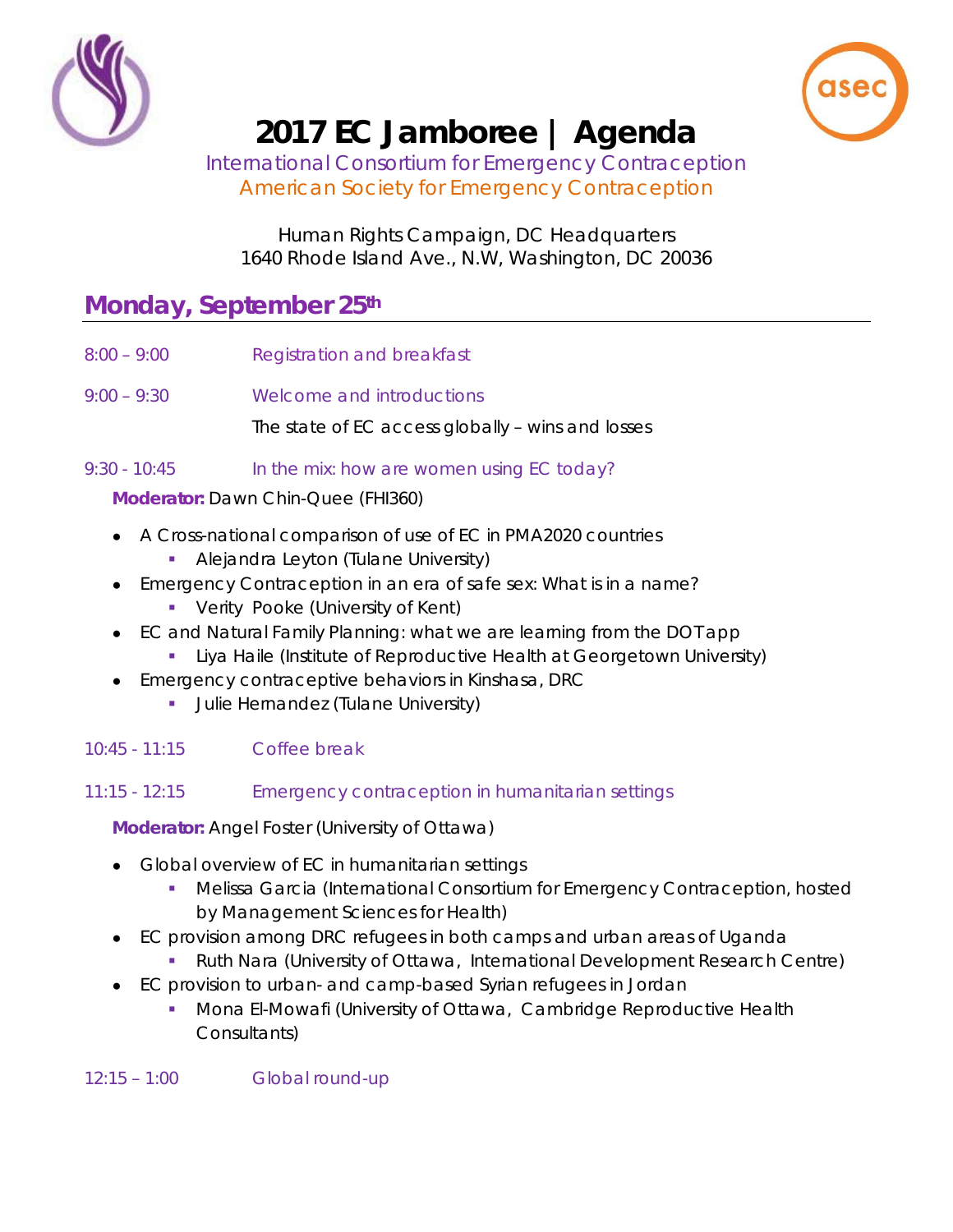#### $1:00 - 2:00$  Lunch

2:00 – 2:45 Emergency contraception in entertainment media

#### **Moderator:** Jeff Spieler

- Low rates of knowledge of EC: DHS and PMA data
	- **Jeff Spieler**
- 16 and Pregnant, MTV Shuga
	- Elizabeth Westley (*International Consortium for Emergency Contraception, hosted by Management Sciences for Health*)
- ICEC's investments in edutainment: EC in African television and radio
	- Melissa Garcia (*International Consortium for Emergency Contraception, hosted by Management Sciences for Health*)

#### 2:45 - 3:45 EC Challenges from around the world

**Moderator:** Mario Festin (*WHO*)

- Challenges in providing EC as a part of post-rape care in Uganda: Every Hour Matters Campaign
	- Meghana Kulkami (*Together for Girls*)
- Community-based distribution of EC by community health workers in the State of Uttarakhand, India
	- ME Khan *(Center for Operations Research and Training)*
- EC for young people: are policies a barrier?
	- Sarah McKee *(International Consortium for Emergency Contraception, hosted by Management Sciences for Health)*

#### 3:45 – 4:00 Coffee Break

4:00 – 5:00 Panel Discussion: Aligning policies, service delivery guidance, and markets with the evidence

Join us for a talk show-type panel with global health experts featuring:

- Christine Bixiones *(PSI)*
- Martha Brady *(Reproductive Health Program, PATH)*
- James Kiarie *(Human Reproduction Team, WHO)*
- Cristina Puig *(European Consortium for Emergency Contraception)*

5:00 Wrap up and closing



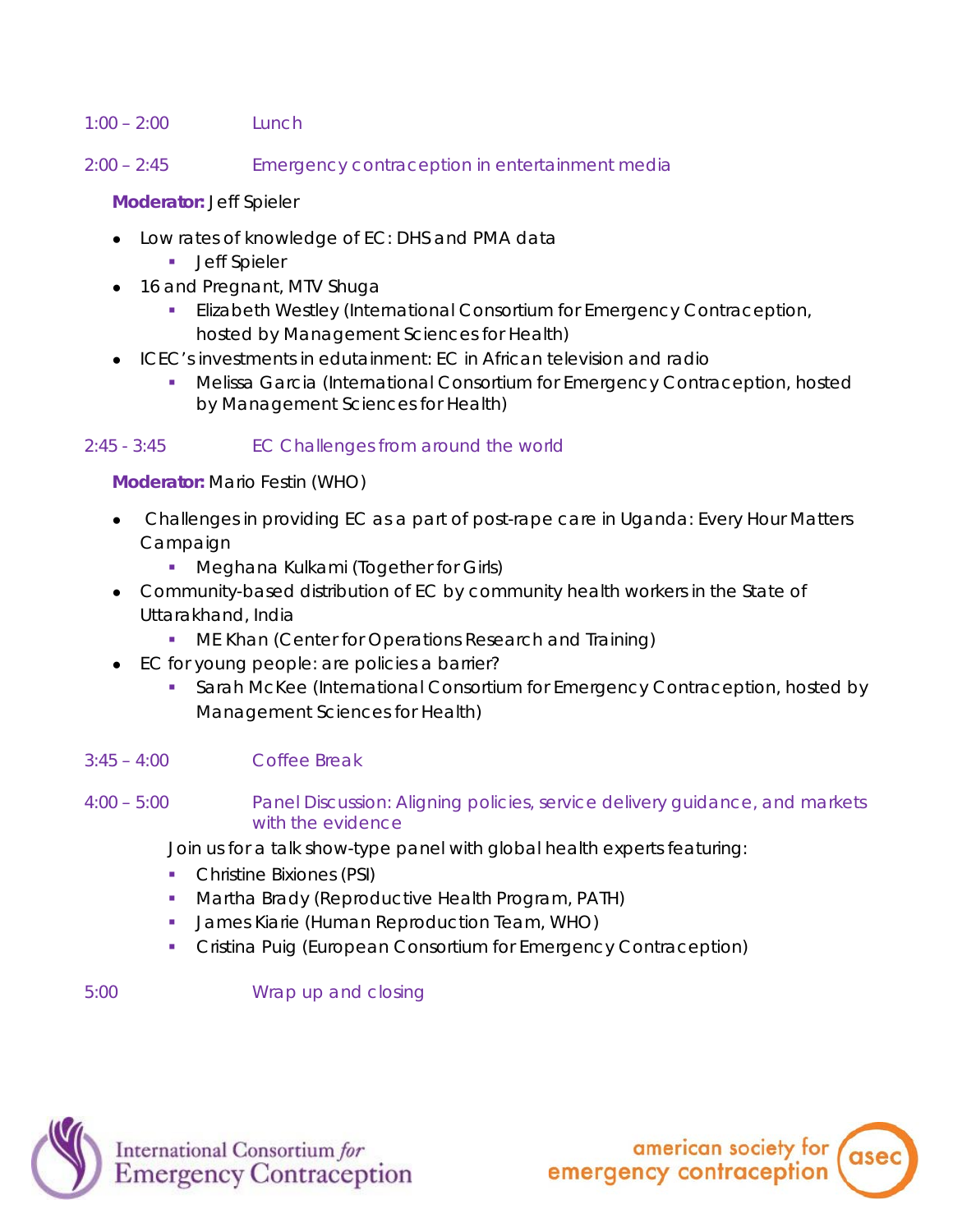## **Tuesday, September 26th**

- 8:00 9:00 Registration and Breakfast
- 9:00 9:30 Welcome and Introductions Since last we met: Updates since the last Jamboree
- 9:30 11:00 Research updates

**Moderator:** Anna Glasier *(University of Edinburgh)*

- U.S. Pharmacy Adventures in Emergency Contraception
	- Jennifer Salcedo *(University of Hawaii & University of Texas Rio Grande Valley)*
- Hormonal contraception after EC
	- Alison Edelman (*Oregon Health & Sciences University*)
- **EC and sperm function** 
	- Diana Blithe (*National Institutes of Health*)
- 11:00 11:30 Coffee Break
- 11:30 12:15 EC Jamboree Round Up Brief updates about new and upcoming EC-related work
- 12:15 12:30 Excellence in EC Awards In recognition of bold moves and lifetime achievements in EC
- 12:30 1:30 Lunch
- 1:30 2:45 EC Activism

**Moderator:** Myra Batchelder *(MB Consulting)*

- Vending EC: a success story at UC Davis
	- Parteek Singh (*University of California, Davis*)
- Cutting the cost of EC in the UK
	- Clare Murphy (*bpas*)
- Taking direct action to increase access to emergency contraception
	- **Erin Matson (Reproaction)**
- $2:45 3:15$  Coffee break